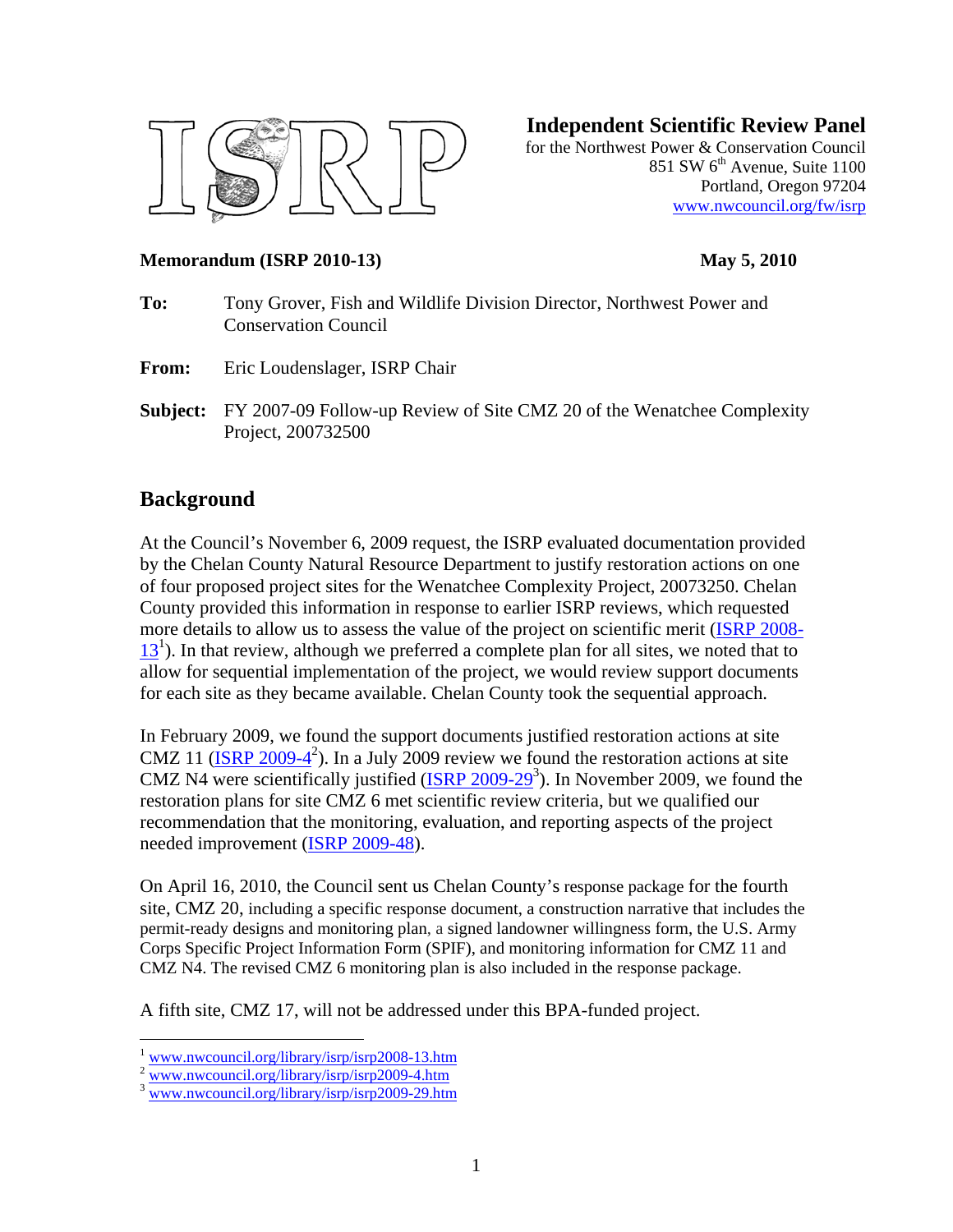Our review of the supporting documents for site CMZ 20 follows below.

#### **Recommendation**

### *Meets Scientific Review Criteria (Qualified)*

The project proponents have done a generally good job of responding to the ISRP request for more information. The qualification is that the CCNRD should complete the process of obtaining stakeholder feedback on the CMZ 20 proposal and securing the final permits before work begins. The ISRP encourages CCNRD to look for opportunities to strengthen the monitoring of the side channel large woody debris structures (including periods when the side channel is connected to the mainstem) and to carefully monitor the success of the riparian revegetation efforts.

## **Comments**

In our October 24, 2008 memo, we asked for information on five items for each site:

*1. An adequate description of what will be done, including the details of anticipated habitat benefits* 

The project plans and diagrams were thorough and helpful, and the project proponents state that the plans are essentially complete. The work at this site is focused around installing four large woody debris (LWD) structures in a seasonal side channel near Leavenworth. The side channel is inundated when discharge in the Wenatchee River exceeds approximately 5,000 cfs, so this project will provide habitat benefits during high flow periods (spring runoff). However, the main objective of the project proponents is to provide increased cover for juvenile salmonids stranded in several large pools in the side channel after flow in the Wenatchee River recedes. Approximately 400 feet (16%) of the 2,500 foot long side channel will be affected by the habitat structures.

The response states that juvenile salmonids are stranded in the existing side channel when river discharge drops below 5,000 cfs. Currently it is assumed that the vast majority of these stranded fish die, primarily because they lack cover from predators. The proposed engineered log jams, each of which will consist of 10-20 ft long logs and branches, are meant to improve the survival of stranded Chinook salmon, steelhead, and bull trout. The work will not, however, remedy the stranding itself. Project proponents also believe that the habitat structures will also enhance conditions for other native aquatic species, including reintroduced coho salmon. The ISRP hopes that CCNRD will also be alert for the presence of unwanted non-native species.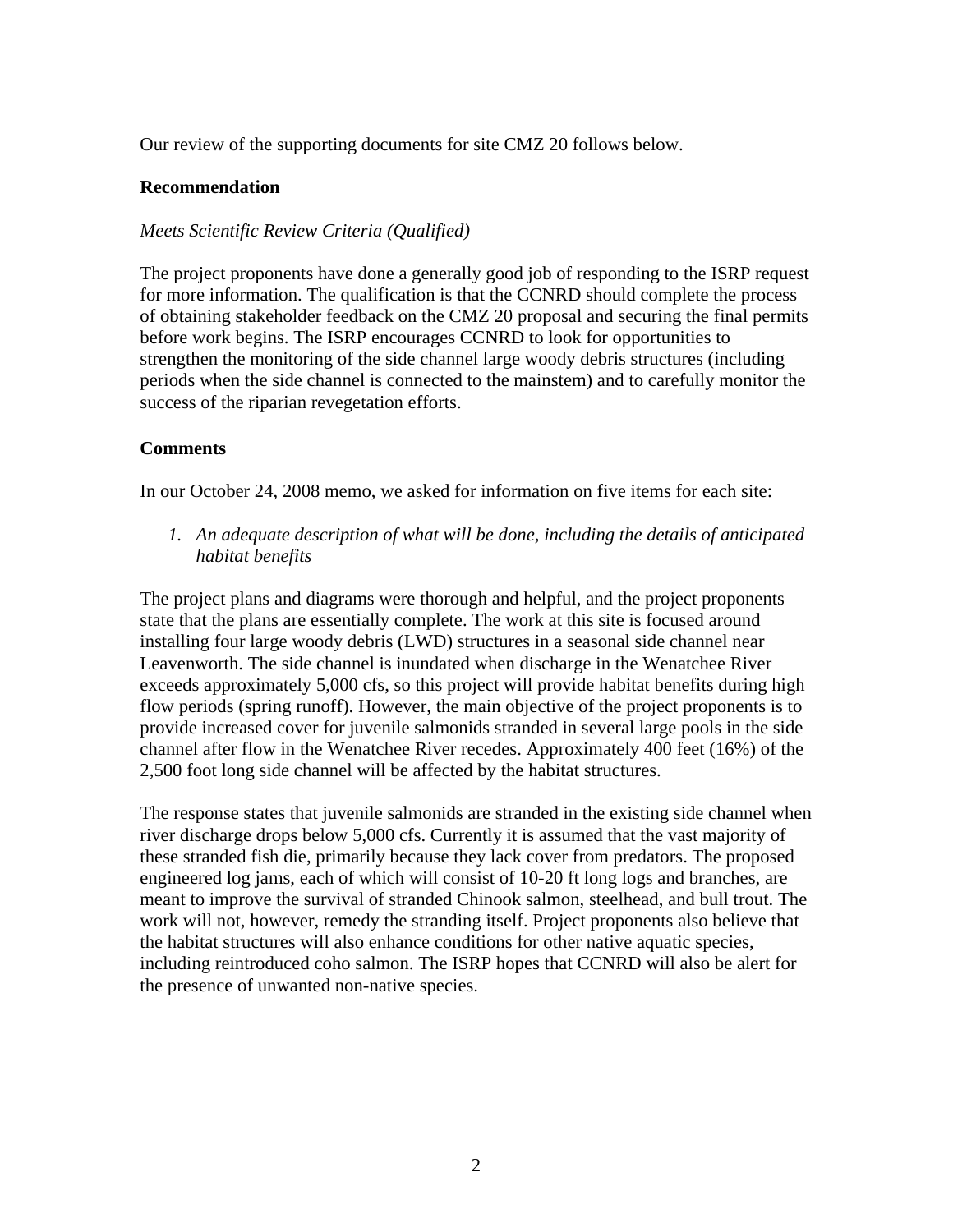*2. Identification of focal species and some quantitative expression of how the project would contribute to the species' recovery* 

The prediction of fish use of CMZ 20 is based on extrapolation from fish use of similar habitats in the area. Data for nearby sites were obtained from Forest Service research and contacts with other technical specialists in the area, particularly snorkel observation data from the Wild Fish Conservancy in nearby Icicle Creek. The proponents note that neither the ISEMP nor SRFB-supported projects in the area were similar enough for comparison with this site. Projected benefits to Chinook, coho, steelhead, and bull trout are given in Table 7. According to this table the greatest benefits by far (98%) are projected to accrue to underyearling coho and Chinook salmon. The ISRP also notes that the incremental annual production in terms of additional fish supported by this side channel LWD project is fewer than 200 fish. Although bull trout are identified in the response as a focal species, Table 7 predicts no bull trout use of the CMZ 20 site after project implementation.

The project proponents are to be commended for attempting to provide a quantitative estimate of the benefit to fish of this project. They generated an estimate of the number of juveniles of several species that would be supported by each added structure. They used fish density and species composition data collected on Icicle Creek and the Entiat River to represent the characteristics of the fish community in the side channel where LWD will be installed. However, the data from the Entiat River and Icicle Creek were collected from flowing stream reaches, not isolated side channels. Density and species composition of fish in the side channel could differ considerably from that in flowing channels. Therefore, the application of these data to the project site is uncertain.

Expressing the potential benefit as the number of fish that will use each added structure may not be the best metric to represent the fish response to this project. The primary benefit anticipated from this project is an increase in the survival of juvenile salmonids stranded in the side channel where the LWD will be added. Data suitable to generate an estimate of survival improvement may not be available from the Wenatchee River or nearby watersheds, but research on survival benefits associated with LWD addition is available from other locations and could be used to generate a rough estimate of the potential survival improvement. This approach should be considered in future proposals for projects of this type.

An estimate of the potential benefits to fish during times when the side channel is connected to the mainstem was not included in the proposal. However, it seems possible that this may be a consideration as important as the survival benefits for stranded fish. Low-velocity habitat associated with the LWD could provide refuge areas for juvenile fish, possibly even adult spring Chinook or steelhead, during periods of high river flow.

*3. An ecological justification of the project, often achieved by citing its importance to successful implementation of the appropriate subbasin plan and by showing linkages with ongoing recovery programs in the area*